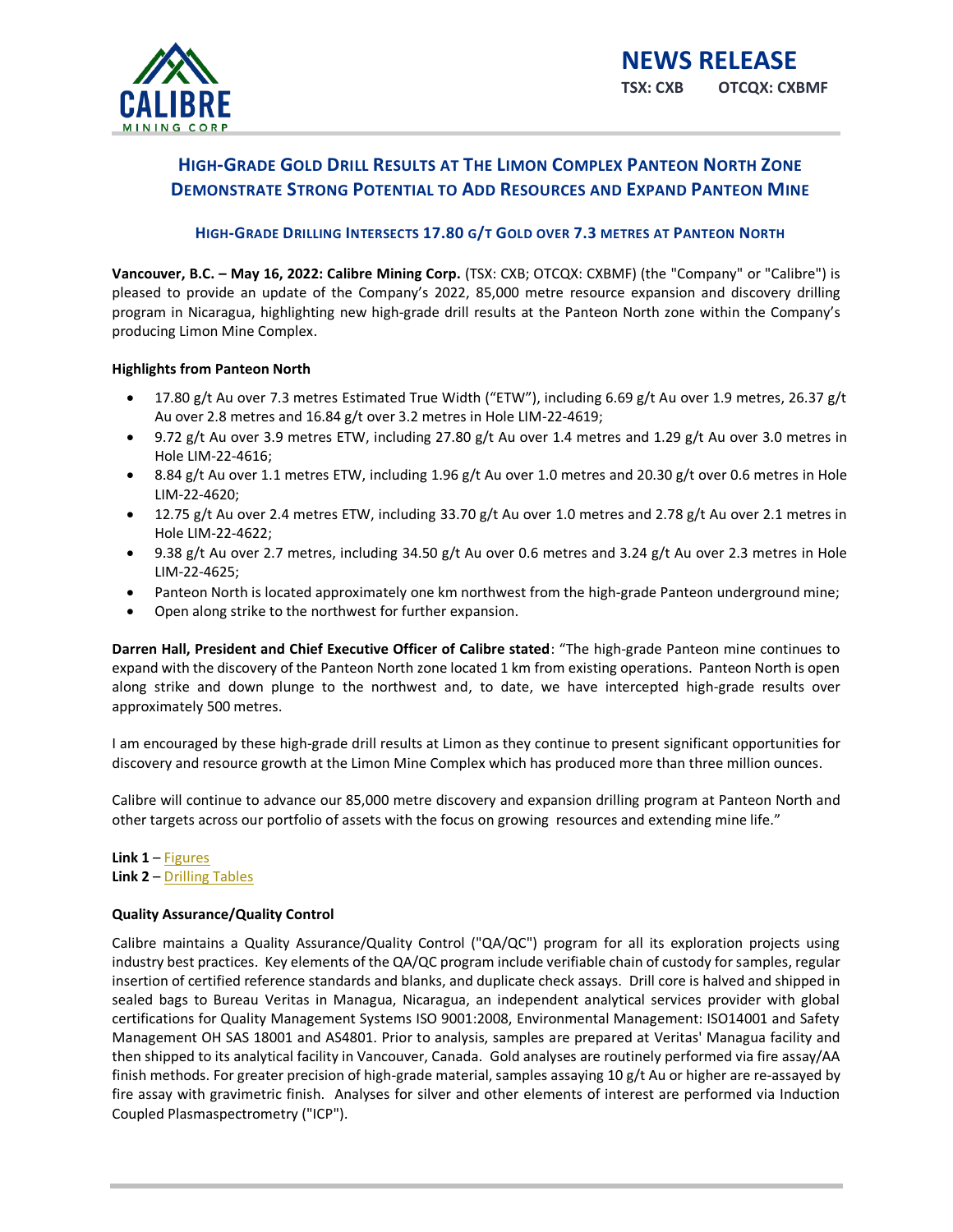Estimated True Widths ('ETW') for reported vein intercepts are based on 3D models of the individual veins. Estimates are determined in cross-section by measuring the modelled vein thickness perpendicular to the vein margins and through the midpoint of the drill hole intercept. Percentage based differences between individual ETW's and downhole interval lengths will vary between drill holes depending on drill hole inclination, variations in vein strike and dip, and overall geometries of the different vein systems.

## **Qualified Person**

Dr. Greg Myers, Senior Manager Generative Exploration for Calibre Mining is an AUSIMM Member 210863 and Chartered Professional Geologist, Washington State Professional Geologist 2576. Member since 2002 reviewed and confirmed the technical data included in this release.

#### **ON BEHALF OF THE BOARD**

*"Darren Hall"*

Darren Hall, President and Chief Executive Officer

#### **For further information, please contact:**

**Ryan King** Senior Vice President, Corporate Development & IR T: (604) 628-1012 E: calibre@calibremining.com W: www.calibremining.com

#### **About Calibre Mining Corp.**

Calibre Mining is a Canadian-listed, Americas focused, growing mid-tier gold producer with a strong pipeline of development and exploration opportunities across Nevada and Washington in the USA, and Nicaragua. Calibre is focused on delivering sustainable value for shareholders, local communities and all stakeholders through responsible operations and a disciplined approach to growth. With a strong balance sheet, no debt, a proven management team, strong operating cash flow, accretive development projects and district-scale exploration opportunities Calibre will unlock significant value.

#### *Cautionary Note Regarding Forward Looking Information*

*This news release includes certain "forward-looking information" and "forward-looking statements" (collectively "forward-looking statements") within the meaning of applicable Canadian securities legislation. All statements in this news release that address events or developments that we expect to occur in the future are forward-looking statements. Forward-looking statements are statements that are not historical facts and are identified by words such as "expect", "plan", "anticipate", "project", "target", "potential", "schedule", "forecast", "budget", "estimate", "intend" or "believe" and similar expressions or their negative connotations, or that events or conditions "will", "would", "may", "could", "should" or "might" occur. Forward-looking statements in this news release include, but are not limited to: the 'Company's expectations toward higher grades mined and processed going forward; statements relating to the 'Company's 2022 priority resource expansion opportunities; the 'Company's metal price and cut-off grade assumptions; the 'Company's plans for the Pan Mine for 2022, including production and exploration and its contribution to production growth. Forward-looking statements necessarily involve assumptions, risks and uncertainties, certain of which are beyond Calibre's control. For a listing of risk factors applicable to the Company, please refer to Calibre's annual information form ("AIF") for the year ended December 31, 2020, and its management discussion and analysis ("MD&A") for the year ended December 31, 2021, all available on the 'Company's SEDAR profile at www.sedar.com. This list is not exhaustive of the factors that may affect Calibre's forward-looking statements.*

*Calibre's forward-looking statements are based on the applicable assumptions and factors management considers reasonable as of the date hereof, based on the information available to management at such time. Such assumptions include but are not limited to: the Company being able to mine and process higher grades and keep production costs relatively flat going forward; there not being an increase in production costs as a result of any supply chain issues or ongoing COVID-19 restrictions; there being no adverse drop in metal price or cut-off grade at the 'Company's Nevada properties. Calibre does not assume any obligation to update forward-looking statements if circumstances or*